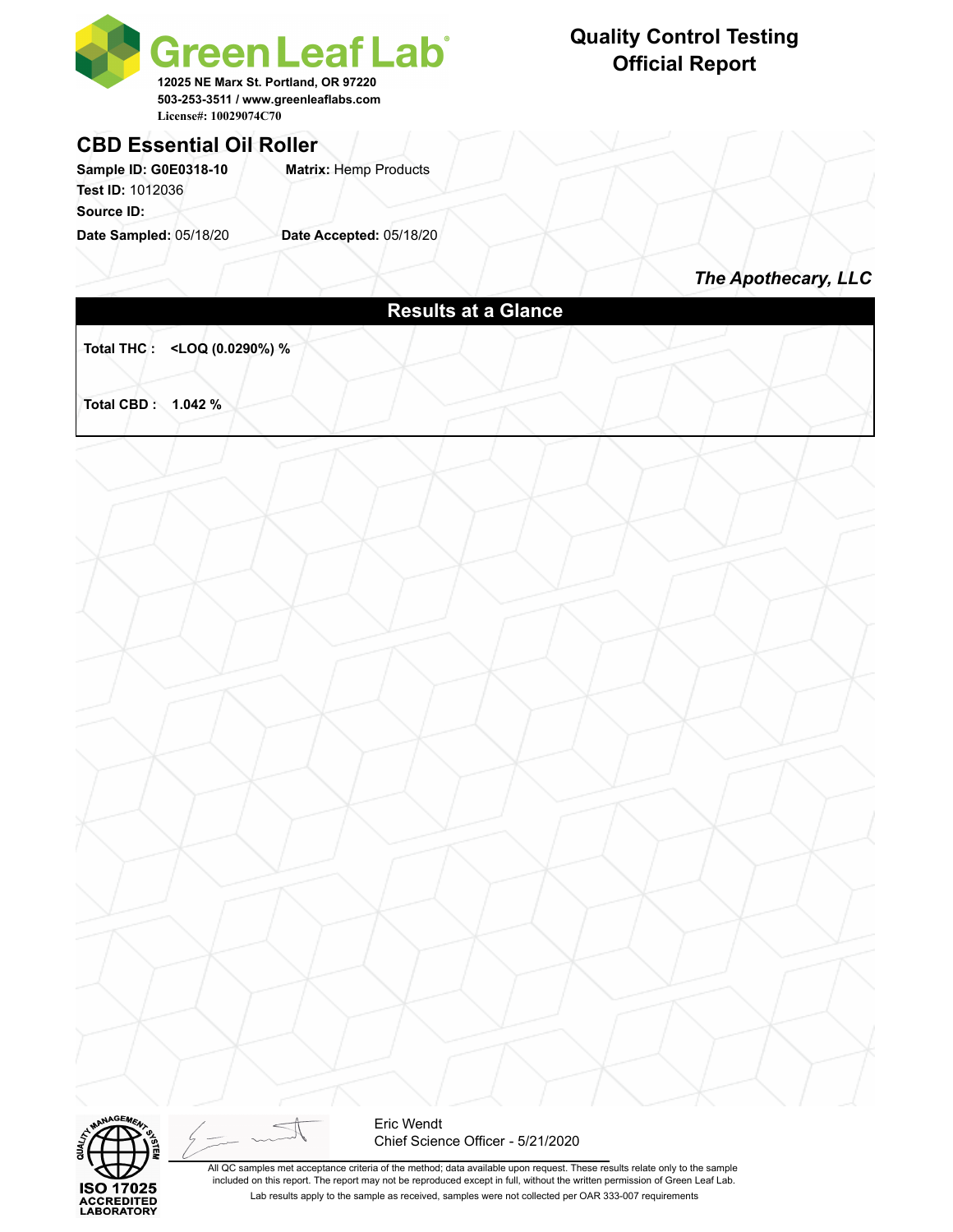

#### **CBD Essential Oil Roller**

Sample ID: G0E0318-10 **Matrix: Hemp Products Test ID:** 1012036

**Source ID:** 

**Date Sampled:** 05/18/20 **Date Accepted:** 05/18/20

#### **Quality Control Testing Official Report**



| <b>Date/Time Extracted:</b>                                                      |         | 05/20/20 10:43 | Analysis Method/SOP: 215 | Batch Identification: 2021034 |
|----------------------------------------------------------------------------------|---------|----------------|--------------------------|-------------------------------|
| Cannabinoids                                                                     | LOQ (%) | mg/g           |                          | <b>Cannabinoids Profile</b>   |
| <b>Total THC</b>                                                                 | 0.0290  | $<$ LOQ        |                          |                               |
| <b>Total CBD</b>                                                                 | 0.0302  | 10.42          |                          |                               |
| <b>THCA</b>                                                                      | 0.0418  | $<$ LOQ        |                          |                               |
| delta 9-THC                                                                      | 0.0290  | $<$ LOQ        |                          |                               |
| <b>THCV</b>                                                                      | 0.0284  | $<$ LOQ        |                          |                               |
| <b>THCVA</b>                                                                     | 0.0425  | $<$ LOQ        |                          |                               |
| CBD                                                                              | 0.0302  | 10.42          |                          |                               |
| <b>CBDA</b>                                                                      | 0.0416  | $<$ LOQ        |                          |                               |
| <b>CBDV</b>                                                                      | 0.0292  | $<$ LOQ        |                          |                               |
| <b>CBDVA</b>                                                                     | 0.0402  | $<$ LOQ        |                          | $\blacksquare$ CBD<br>$1.0$   |
| <b>CBN</b>                                                                       | 0.0263  | $<$ LOQ        |                          | Total: 1.0                    |
| CBG                                                                              | 0.0305  | $<$ LOQ        |                          |                               |
| <b>CBGA</b>                                                                      | 0.0405  | $<$ LOQ        |                          |                               |
| CBC                                                                              | 0.0512  | $<$ LOQ        | $1.0 -$                  |                               |
|                                                                                  |         |                |                          |                               |
|                                                                                  |         |                |                          |                               |
|                                                                                  |         |                |                          |                               |
|                                                                                  |         |                |                          |                               |
|                                                                                  |         |                |                          |                               |
|                                                                                  |         |                |                          |                               |
|                                                                                  |         |                |                          |                               |
|                                                                                  |         |                |                          |                               |
|                                                                                  |         |                |                          |                               |
|                                                                                  |         |                |                          |                               |
| Total THC = delta 9-THC + (THCA $*$ 0.877)<br>Total CBD = $CBD + (CBDA * 0.877)$ |         |                |                          |                               |



Eric Wendt Chief Science Officer - 5/21/2020

All QC samples met acceptance criteria of the method; data available upon request. These results relate only to the sample included on this report. The report may not be reproduced except in full, without the written permission of Green Leaf Lab. Lab results apply to the sample as received, samples were not collected per OAR 333-007 requirements